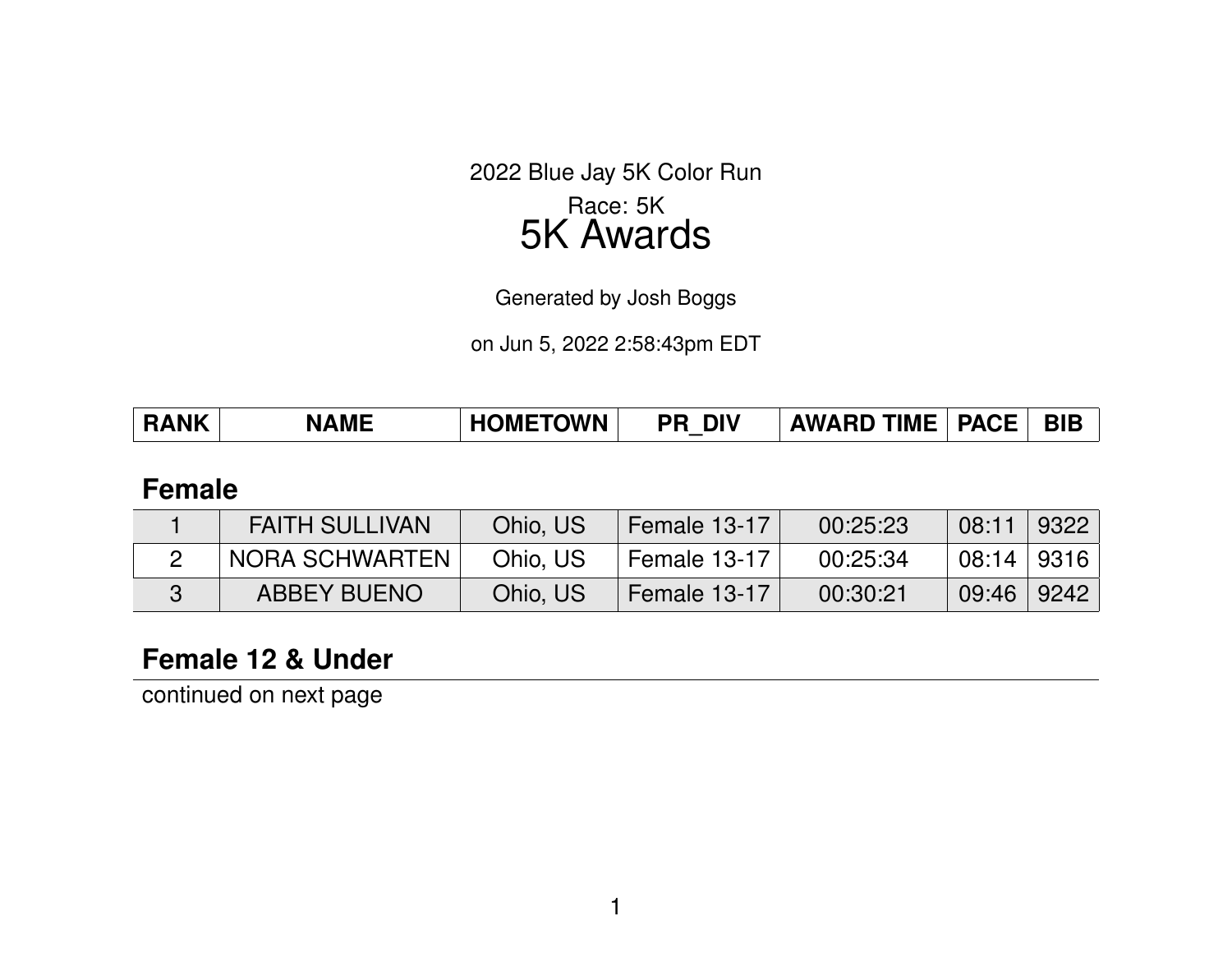#### continued from previous page

| <b>RANK</b> | <b>NAME</b>             | <b>HOMETOWN</b> | <b>PR DIV</b>     | <b>AWARD TIME   PACE</b> |              | BIB  |
|-------------|-------------------------|-----------------|-------------------|--------------------------|--------------|------|
|             | <b>STOKLEY FISHTORN</b> | Ohio, US        | Female 12 & Under | 00:34:13                 | 11:01        | 9268 |
|             | <b>SAMANTHA SODEMAN</b> | Ohio, US        | Female 12 & Under | 00:35:00                 | 11:16   9319 |      |
|             | LEAH VIROSTEK           | Ohio, US        | Female 12 & Under | 00:35:54                 | 11:34        | 9328 |

# **Female 13-17**

|               | $L$ AITIL CLILI IVANI<br><u>LAITH OOLLIVAIV</u> | Ohio, US | Female 13-17 | <u>AA.AE.AA</u><br><u>UU.CJ.CJ</u> | <del>08:11</del> | <del>9322</del> |
|---------------|-------------------------------------------------|----------|--------------|------------------------------------|------------------|-----------------|
|               | MODA COLIMIADTEN<br><u>INULIA JUHIWAHILLIN</u>  | Ohio, US | Female 13-17 | <del>00:25:34</del>                | <del>08:14</del> | <del>9316</del> |
|               | ADDEV DUENA<br>ADDLT DULITU                     | Ohio, US | Female 13-17 | <u>. AQ QO OH</u><br>00.00.61      | <del>09:46</del> | <del>9242</del> |
|               | <b>OLIVIA STEWART</b>                           | Ohio, US | Female 13-17 | 00:36:33                           | 11:46            | 9321            |
| $\mathcal{P}$ | <b>ADDISON BECK</b>                             | Ohio, US | Female 13-17 | 00:36:33                           | 11:46            | 9236            |
| 3             | <b>AVA DARNEY</b>                               | Ohio, US | Female 13-17 | 00:37:52                           | 12:11            | 9258            |

# **Female 18-29**

| <b>MARRIAH PERKINS</b> | Ohio, US | Female 18-29 | 00:39:56 | 12:52 | 9309 |
|------------------------|----------|--------------|----------|-------|------|
| <b>SAMANTHA METTS</b>  | Ohio, US | Female 18-29 | 00:43:53 | 14:08 | 9307 |
| LINDSEY LENNEY         | Ohio, US | Female 18-29 | 00:43:54 | 14:08 | 9301 |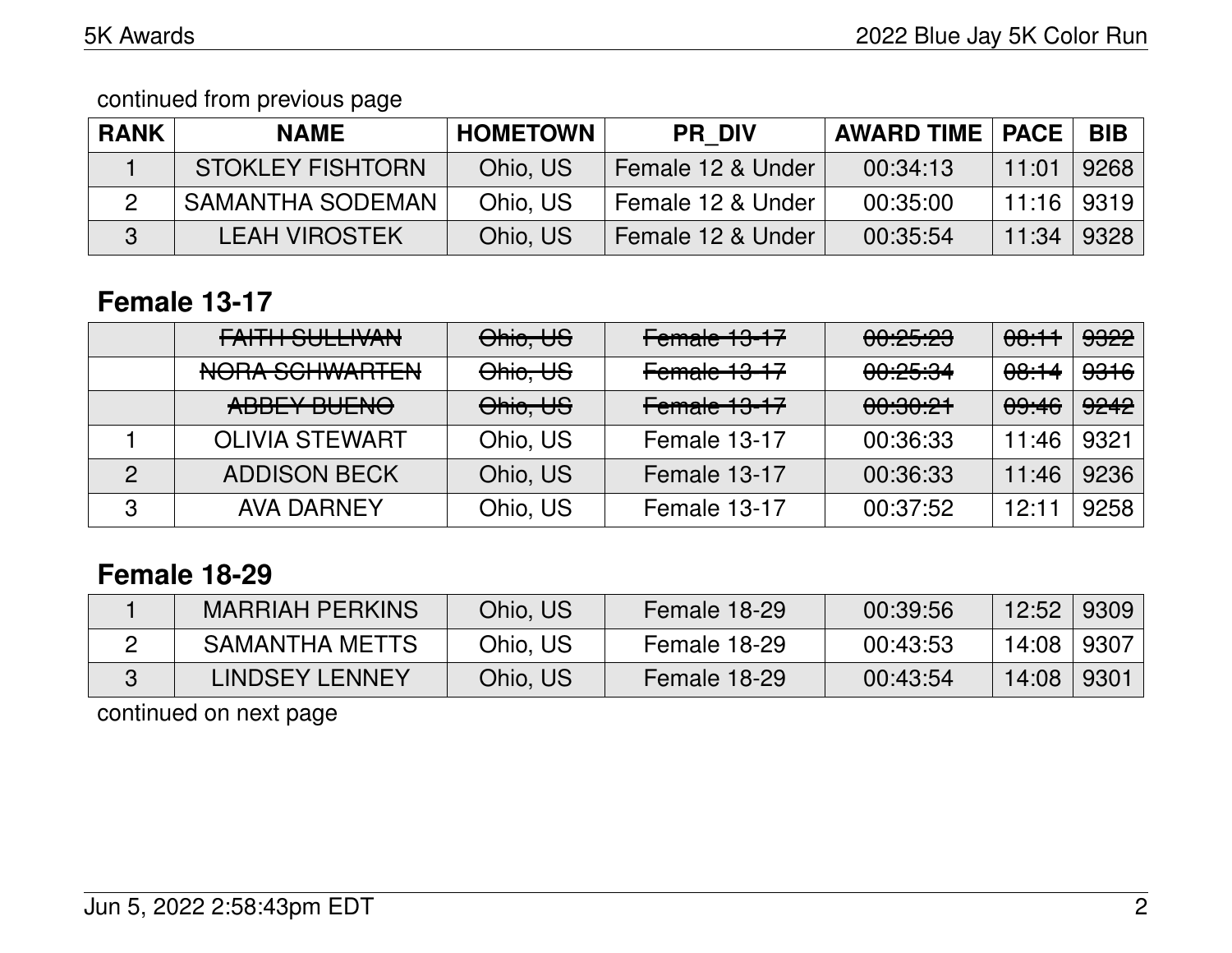continued from previous page

| <b>RANK</b> | <b>NAME</b> | <b>HOMETOWN</b> | <b>DIV</b><br>DГ | <b>AWARD TIME</b> | <b>PACE</b> | <b>BIE</b> |
|-------------|-------------|-----------------|------------------|-------------------|-------------|------------|
|-------------|-------------|-----------------|------------------|-------------------|-------------|------------|

## **Female 30-49**

| <b>KRISTEN BLACKWOOD</b> | Ohio, US | Female 30-49 | 00:32:04 | 10:20      | 9239 |
|--------------------------|----------|--------------|----------|------------|------|
| <b>CHRISTIE CELLARS</b>  | Ohio, US | Female 30-49 | 00:32:15 | 10:23 9244 |      |
| <b>TAMI ESTEP</b>        | Ohio, US | Female 30-49 | 00:33:45 | 10:52      | 9265 |

## **Female 50 & Up**

| <b>CORINNE TOMAINO</b> | Ohio, US | Female 50 & Up | 00:38:07 | 12:17      | $\mid$ 9324    |
|------------------------|----------|----------------|----------|------------|----------------|
| KIMBERLY POSTLETHWAIT  | Ohio, US | Female 50 & Up | 00:45:48 | 14:45 9310 |                |
| <b>SHERRY PRATT</b>    | Ohio, US | Female 50 & Up | 00:49:55 | 16:04      | $ 9350\rangle$ |

## **Male**

| <b>COLE GRAHAM</b>   | Ohio, US | Male 18-29 | 00:19:51 | 06:24 | 9279 |
|----------------------|----------|------------|----------|-------|------|
| <b>LUCAS SOKOL</b>   | Ohio, US | Male 13-17 | 00:21:24 | 06:54 | 9320 |
| <b>CARTER GRAHAM</b> | Ohio, US | Male 13-17 | 00:21:41 | 06:59 | 9277 |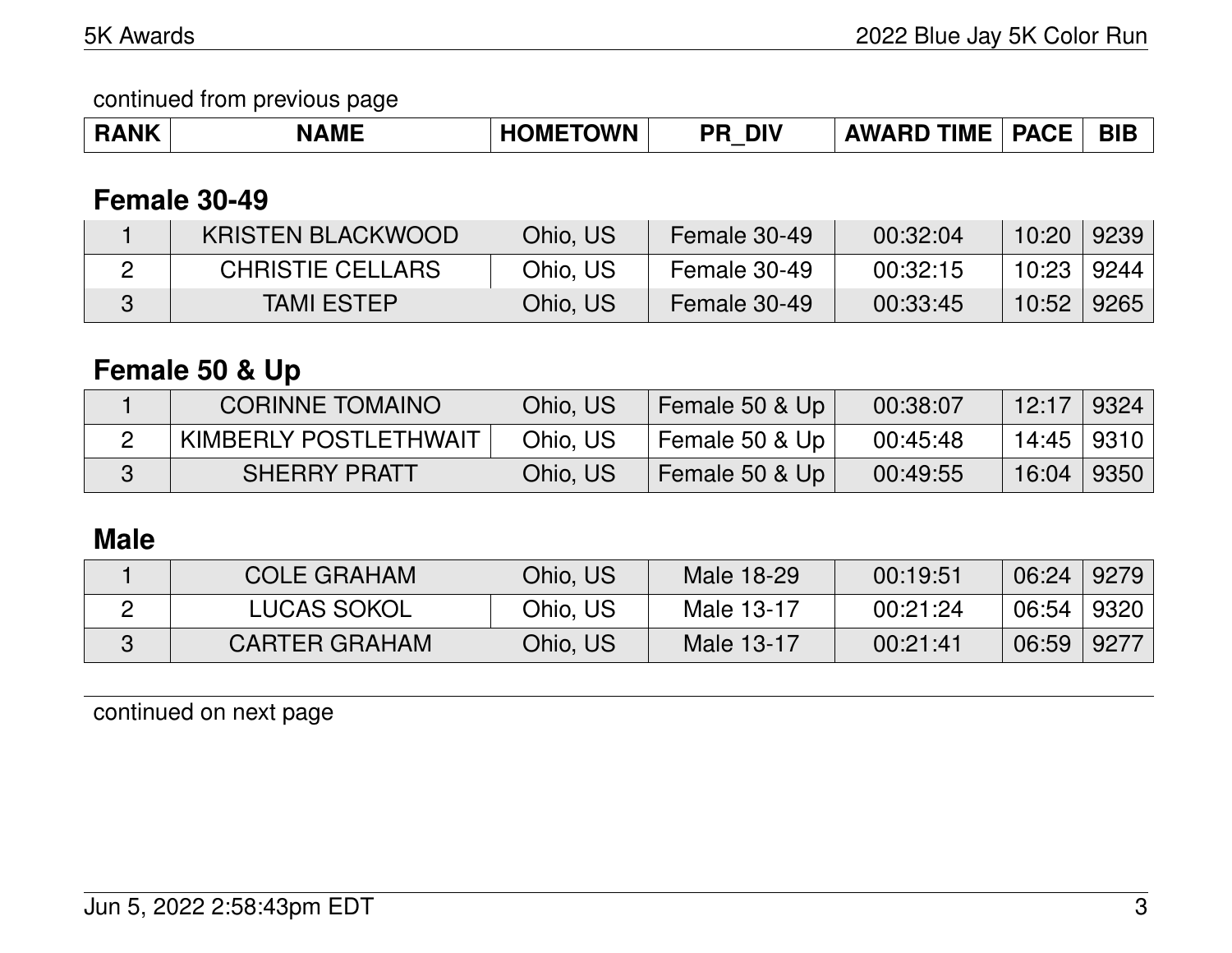#### continued from previous page

| <b>RANK</b>     | <b>NAME</b>           | <b>HOMETOWN</b> | <b>PR DIV</b>   | <b>AWARD TIME   PACE  </b> |       | <b>BIB</b> |  |  |
|-----------------|-----------------------|-----------------|-----------------|----------------------------|-------|------------|--|--|
| Male 12 & Under |                       |                 |                 |                            |       |            |  |  |
|                 | <b>COHEN HAMBRICK</b> | Ohio, US        | Male 12 & Under | 00:27:02                   | 08:42 | 9338       |  |  |
|                 | <b>COLTON BERRY</b>   | Ohio, US        | Male 12 & Under | 00:31:32                   | 10:09 | 9238       |  |  |
| $\overline{3}$  | <b>OTIS FISHTORN</b>  | Ohio, US        | Male 12 & Under | 00:31:33                   | 10:10 | 9266       |  |  |

#### **Male 13-17**

|   | <u>LLIOAO COIZOL</u><br>LUUNU UUNUL                           | Ohio, US | Male 13-17            | <del>00:21:24</del> | <del>06:54</del> | 9320            |
|---|---------------------------------------------------------------|----------|-----------------------|---------------------|------------------|-----------------|
|   | $\triangle$ ADTED $\triangle$ DALIAM<br><u> VANIEN VIIAIM</u> | Ohio, US | <del>Male 13-17</del> | <del>00:21:41</del> | <del>06:59</del> | <del>9277</del> |
|   | <b>RYEN ROMIGH</b>                                            | Ohio, US | Male 13-17            | 00:22:46            | 07:20            | 9312            |
|   | ALEX LIPP                                                     | Ohio, US | Male 13-17            | 00:22:47            | 07:20            | 9302            |
| 3 | <b>TOMMY SULLIVAN</b>                                         | Ohio, US | Male 13-17            | 00:23:32            | 07:35            | 9323            |

# **Male 18-29**

| <del>UULL UNAHAM</del>     | Ohio, US | $M$ ala 10.00<br><del>Maic To 20</del> | 0.10.51<br><del>uu.ruu</del> | <del>06:24</del> | <del>9279</del> |
|----------------------------|----------|----------------------------------------|------------------------------|------------------|-----------------|
| <b>CHRISTOPHER RUFFNER</b> | Ohio, US | Male 18-29                             | 00:23:01                     | 07:25            | 9313            |
| <b>JOSEPH FROZIEL</b>      | Ohio, US | Male 18-29                             | 00:28:39                     | 09:14            | 9343            |